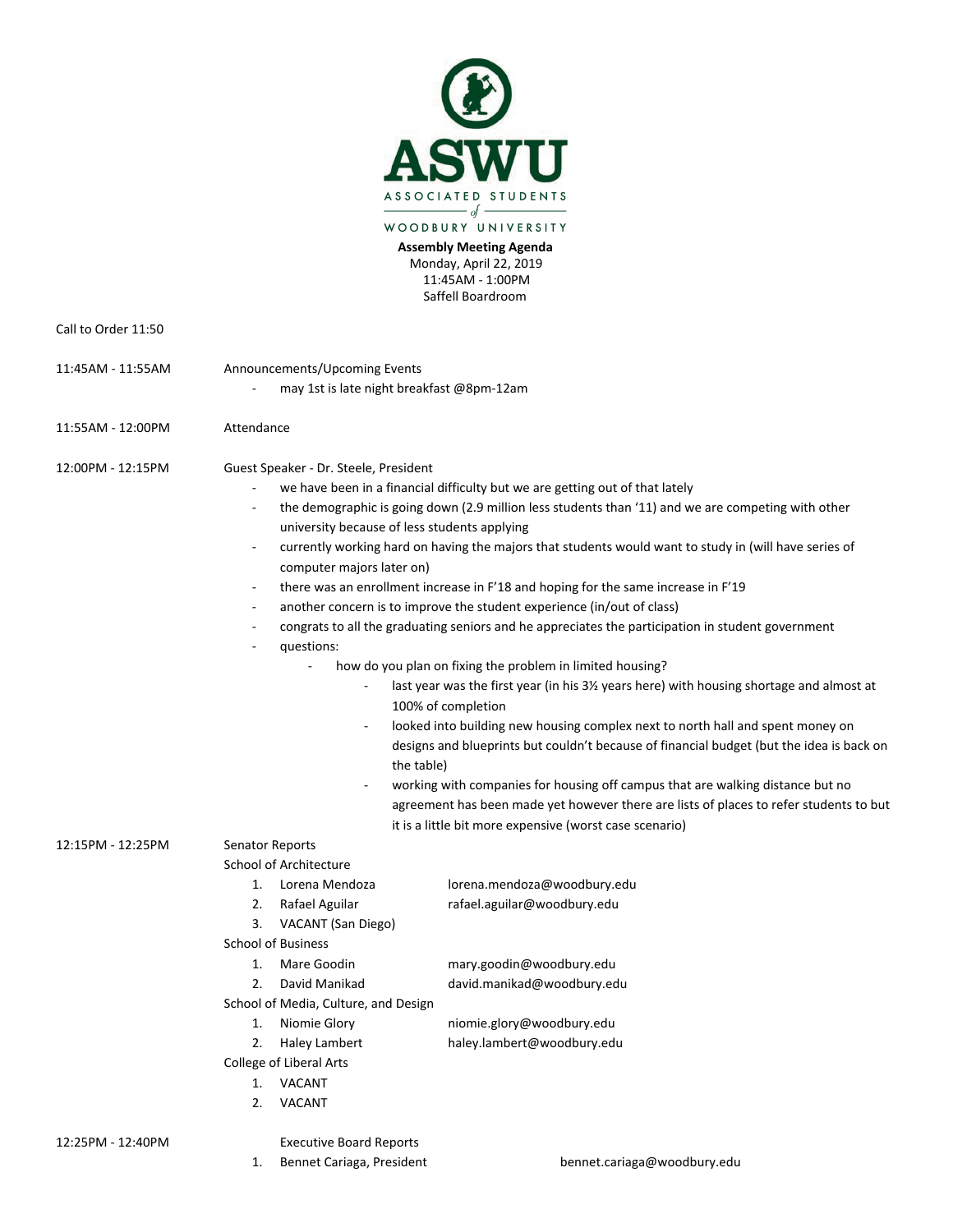|                   | 2.<br>William Garcia, Executive VP                                                                                                                                                                                                                                                                  |                             | william.garcia@woodbury.edu                                                                     |  |  |
|-------------------|-----------------------------------------------------------------------------------------------------------------------------------------------------------------------------------------------------------------------------------------------------------------------------------------------------|-----------------------------|-------------------------------------------------------------------------------------------------|--|--|
|                   | 3.<br>Veronia Alkomos, VP of Finance                                                                                                                                                                                                                                                                |                             | veronia.alkomos@woodbury.edu                                                                    |  |  |
|                   | Destiny Garcia, VP of Student Orgs<br>4.                                                                                                                                                                                                                                                            |                             | destiny.garcia@woodbury.edu                                                                     |  |  |
|                   | 5.<br>Adam Ramirez, VP of Marketing                                                                                                                                                                                                                                                                 |                             | adam.ramirez@woodbury.edu                                                                       |  |  |
|                   | Crystal Sims, VP of Student Life<br>6.                                                                                                                                                                                                                                                              |                             | crystal.sims@woodbury.edu                                                                       |  |  |
| 12:40PM - 12:45PM | <b>Advisor Report</b>                                                                                                                                                                                                                                                                               |                             |                                                                                                 |  |  |
|                   | Tracci Johnson<br>1.                                                                                                                                                                                                                                                                                |                             | tracci.johnson@woodbury.edu                                                                     |  |  |
|                   | grad week<br>a.                                                                                                                                                                                                                                                                                     |                             |                                                                                                 |  |  |
|                   | first year here at WU<br>j,                                                                                                                                                                                                                                                                         |                             |                                                                                                 |  |  |
|                   | like to see bigger turnout<br>ii.                                                                                                                                                                                                                                                                   |                             |                                                                                                 |  |  |
|                   | iii.<br>encourage to take senator survey (want to student would like to see)<br>thank you for allowing her to serve as advisor<br>iv.                                                                                                                                                               |                             |                                                                                                 |  |  |
|                   |                                                                                                                                                                                                                                                                                                     |                             |                                                                                                 |  |  |
| 12:45PM - 12:50PM | Open Forum                                                                                                                                                                                                                                                                                          |                             |                                                                                                 |  |  |
|                   | If you have anything that was not addressed, please submit an anonymous comment into the Comment Box<br>1.                                                                                                                                                                                          |                             |                                                                                                 |  |  |
|                   | right outside in the hallway, in the pool house, or via our virtual comment box on our website                                                                                                                                                                                                      |                             |                                                                                                 |  |  |
|                   | aswu.woodbury.edu.                                                                                                                                                                                                                                                                                  |                             |                                                                                                 |  |  |
| 12:50PM - 1:00PM  | Oath of Office                                                                                                                                                                                                                                                                                      |                             |                                                                                                 |  |  |
|                   |                                                                                                                                                                                                                                                                                                     |                             |                                                                                                 |  |  |
| 1:00PM            |                                                                                                                                                                                                                                                                                                     |                             |                                                                                                 |  |  |
| Adjourn 12:29     |                                                                                                                                                                                                                                                                                                     |                             |                                                                                                 |  |  |
|                   | <b>REPORT</b>                                                                                                                                                                                                                                                                                       |                             |                                                                                                 |  |  |
| Call to Order     |                                                                                                                                                                                                                                                                                                     |                             |                                                                                                 |  |  |
| 11:45AM - 11:55AM | Announcements/Upcoming Events                                                                                                                                                                                                                                                                       |                             |                                                                                                 |  |  |
|                   |                                                                                                                                                                                                                                                                                                     |                             |                                                                                                 |  |  |
| 11:55AM - 12:00PM | Attendance                                                                                                                                                                                                                                                                                          |                             |                                                                                                 |  |  |
|                   |                                                                                                                                                                                                                                                                                                     |                             |                                                                                                 |  |  |
| 12:00PM - 12:15PM | Guest Speaker - Dr. Steele, President                                                                                                                                                                                                                                                               |                             |                                                                                                 |  |  |
| 12:15PM - 12:25PM | Senator Reports                                                                                                                                                                                                                                                                                     |                             |                                                                                                 |  |  |
|                   | School of Architecture                                                                                                                                                                                                                                                                              |                             |                                                                                                 |  |  |
|                   | Lorena Mendoza<br>1.                                                                                                                                                                                                                                                                                |                             | lorena.mendoza@woodbury.edu                                                                     |  |  |
|                   | a.                                                                                                                                                                                                                                                                                                  |                             | pending meeting with katherine about faculty complaints for people in the department to clarify |  |  |
|                   | things                                                                                                                                                                                                                                                                                              |                             |                                                                                                 |  |  |
|                   | Rafael Aguilar<br>2.<br><b>School of Business</b>                                                                                                                                                                                                                                                   | rafael.aguilar@woodbury.edu |                                                                                                 |  |  |
|                   | Mare Goodin<br>1.                                                                                                                                                                                                                                                                                   | mary.goodin@woodbury.edu    |                                                                                                 |  |  |
|                   | 2.<br>David Manikad                                                                                                                                                                                                                                                                                 | david.manikad@woodbury.edu  |                                                                                                 |  |  |
|                   | a.                                                                                                                                                                                                                                                                                                  |                             | Only thing to mention this week is the Business Engagement happening Thursday. All students are |  |  |
|                   | welcome and encouraged to participate as a panel will give feedback on your pitch and                                                                                                                                                                                                               |                             |                                                                                                 |  |  |
|                   | resume. Overall, it has been a great semester networking with other organizations and excited for                                                                                                                                                                                                   |                             |                                                                                                 |  |  |
|                   | what the future holds. Becoming a familiar face with the administration and faculty has                                                                                                                                                                                                             |                             |                                                                                                 |  |  |
|                   | strengthened ties with Woodbury, and withhold the high standards expected as a Senator.                                                                                                                                                                                                             |                             |                                                                                                 |  |  |
|                   | School of Media, Culture, and Design                                                                                                                                                                                                                                                                |                             |                                                                                                 |  |  |
|                   | Niomie Glory<br>1.                                                                                                                                                                                                                                                                                  | niomie.glory@woodbury.edu   |                                                                                                 |  |  |
|                   | This year has been the start of the WURadio with their branding and introduction to the rest of<br>a.<br>the campus. Has been the push for furthering the communication with the graphic design<br>students of all years and also the continuous promotion for the art and computer science program |                             |                                                                                                 |  |  |
|                   |                                                                                                                                                                                                                                                                                                     |                             |                                                                                                 |  |  |
|                   | in everything they have to offer to build the department. This year has been very eventful and has                                                                                                                                                                                                  |                             |                                                                                                 |  |  |
|                   | been eye opening in what the students want to see improved around the school and in their                                                                                                                                                                                                           |                             |                                                                                                 |  |  |
|                   | departments. Thank you for allowing me to be part of this journey and hopefully we can continue                                                                                                                                                                                                     |                             |                                                                                                 |  |  |
|                   |                                                                                                                                                                                                                                                                                                     | growing next year.          |                                                                                                 |  |  |
|                   |                                                                                                                                                                                                                                                                                                     |                             |                                                                                                 |  |  |